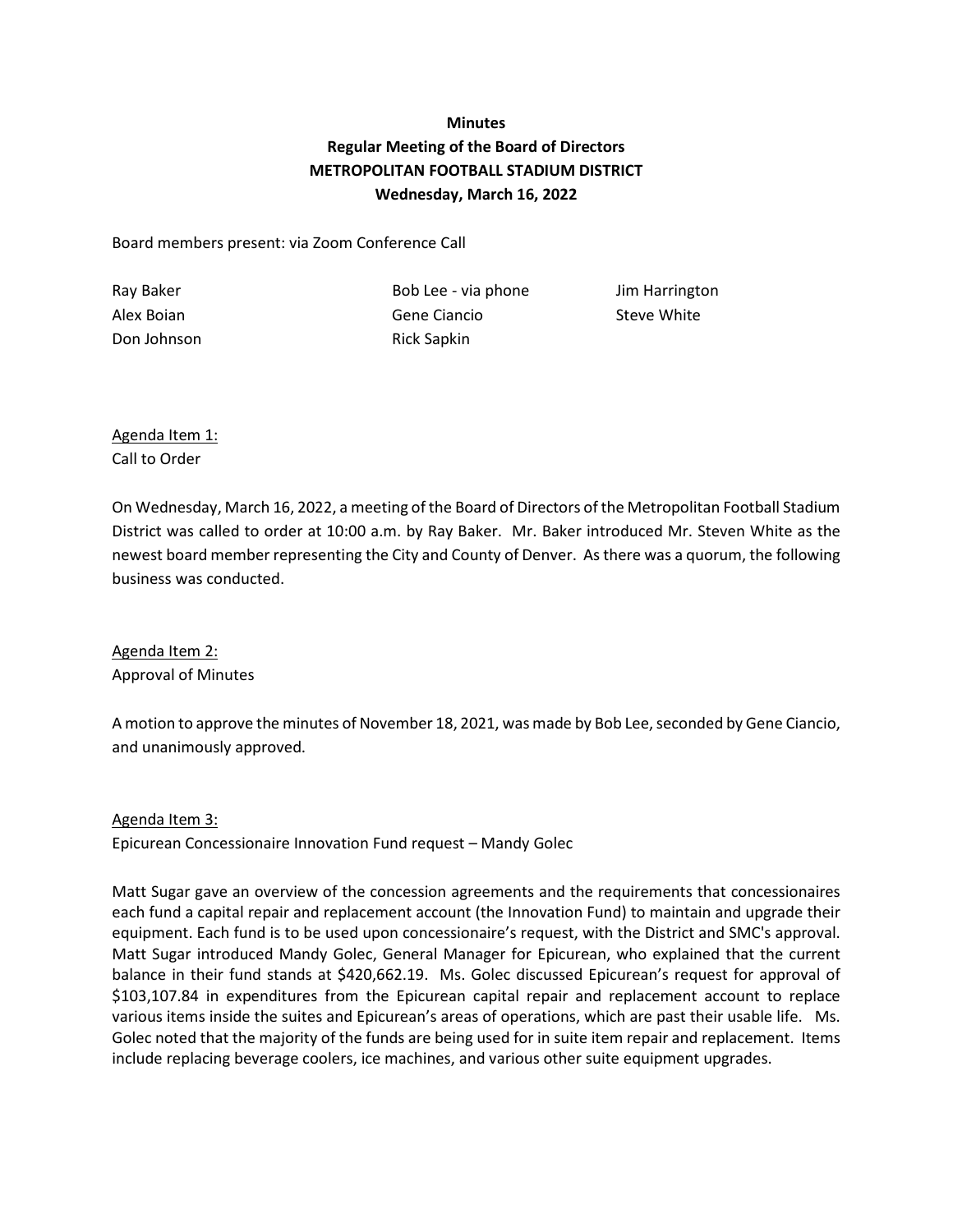There being no further questions or comments, a motion to approve the request to spend \$103,107.84 and allow the disposal of the used assets was made by Jim Harrington, seconded by Bob Lee, and unanimously approved.

## Agenda Item 4:

Aramark Concessionaire Innovation Fund request – Michael Ringler

Matt Sugar introduced Michael Ringler, General Manager with Aramark. On behalf of Aramark, Mr. Ringler requested approval of an expenditure of \$693,950.83 from the Aramark capital repair and replacement account to address maintenance, repair, and replacement for concession materials. This year's requests include repairs to existing equipment, existing refrigerator repairs, and replacement of various other equipment. The current balance of this account will be around 1.5 million after these repairs and replacements are completed in 2022.

There being no further questions or comments, a motion to approve the request to spend \$693,950.83 and allow the disposal of the used assets was made by Jim Harrington, seconded by Gene Ciancio and unanimously approved.

Agenda Item 5: Capital Request – Zach Myhra

Mr. Myhra discussed SMC's request for approval to expend funds from the Capital Repairs and Replacement Account. Mr. Myhra gave the board a brief summary on some of the upcoming projects. Structural projects include expansion joints and waterproofing repairs. Ground repairs include standard sidewalk concrete replacement and traffic improvements. System repairs and replacements will be one of the highest costs, which include phased water heater replacements, phase two of the fire alarm systems replacement, escalator step replacement, mechanical equipment replacement, and electrical distribution equipment. SMC is requesting approval of spending up to \$6,205,000 to the extent funds are available from the Capital Repairs and Replacement Fund for 2022.

After further discussion by the board, a motion was made to approve the request for expenditures from the Capital Repairs Fund up to the amount of \$6,205,000 to the extent funds are available by Don Johnson, seconded by Gene Ciancio, and unanimously approved.